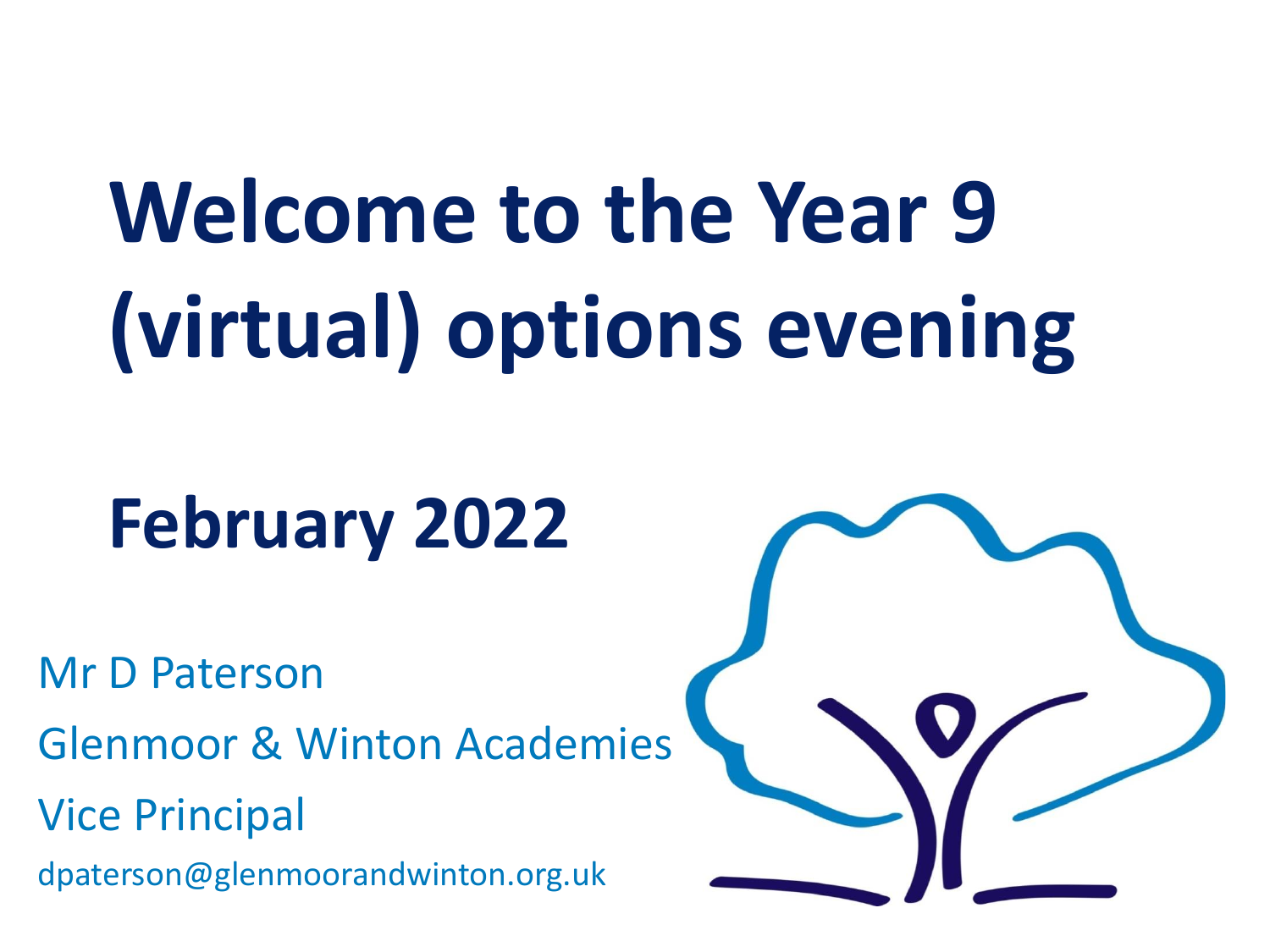### **The purpose of the option evening**

- Coming towards the end of the Key Stage 3 curriculum (Years 7- 9) where a broad, balanced and extensive number of subjects are taught across all aspects of the Academy
- Year 10 and 11 (Key Stage 4) provide students with fewer subjects studied in greater depth resulting in GCSE grades being attained in the summer of 2024
- These presentations are designed to inform and outline the options process. Final decisions do not need to be taken now and exploring lots of subject areas as well as talking to teachers at the parents' evening is highly recommended
- Having lots of questions at this stage is encouraged. Please email staff members to get all of your questions answered.

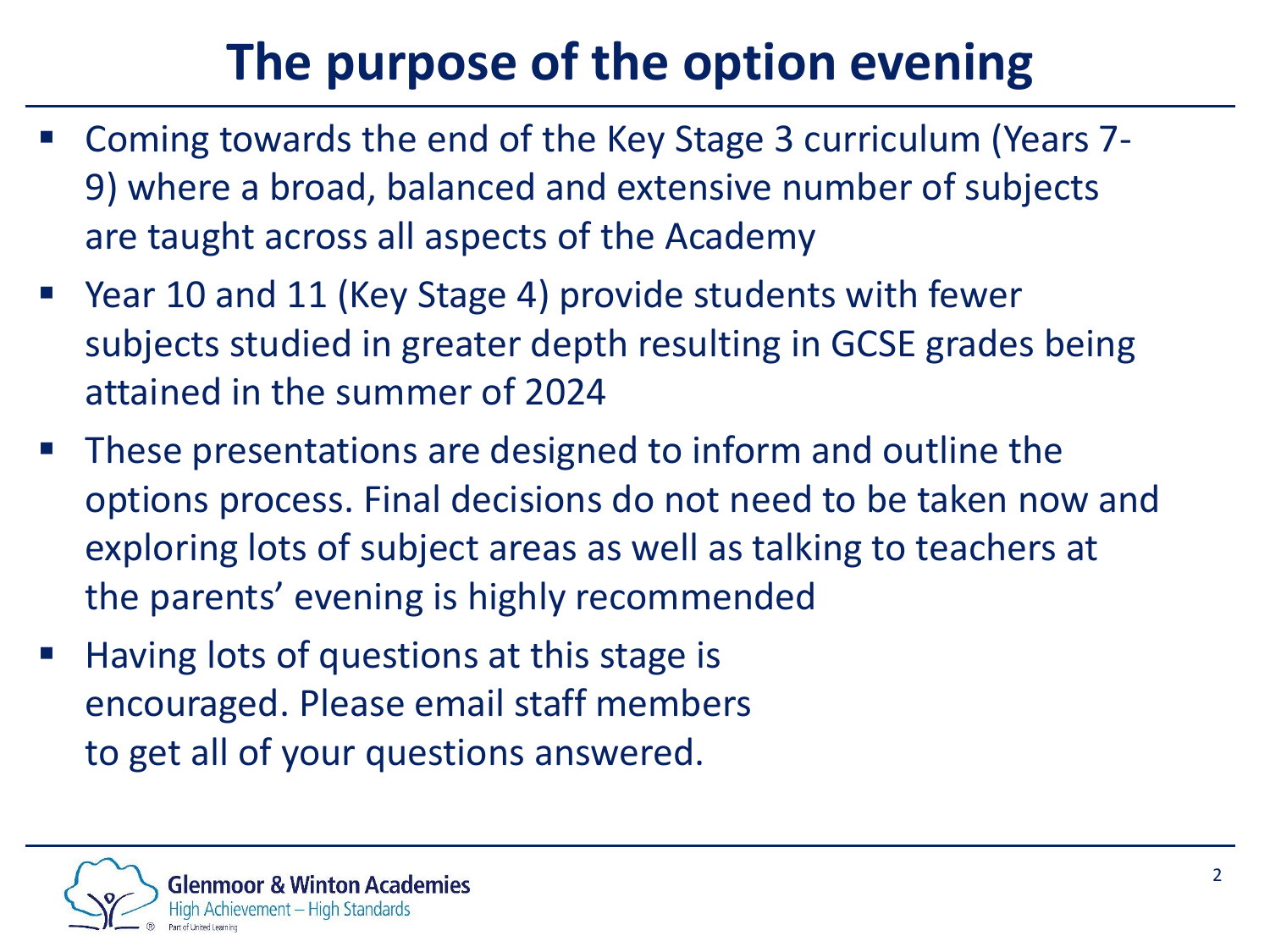**Core Subjects: GCSE English Language GCSE English Literature GCSE Mathematics GCSE Science** 

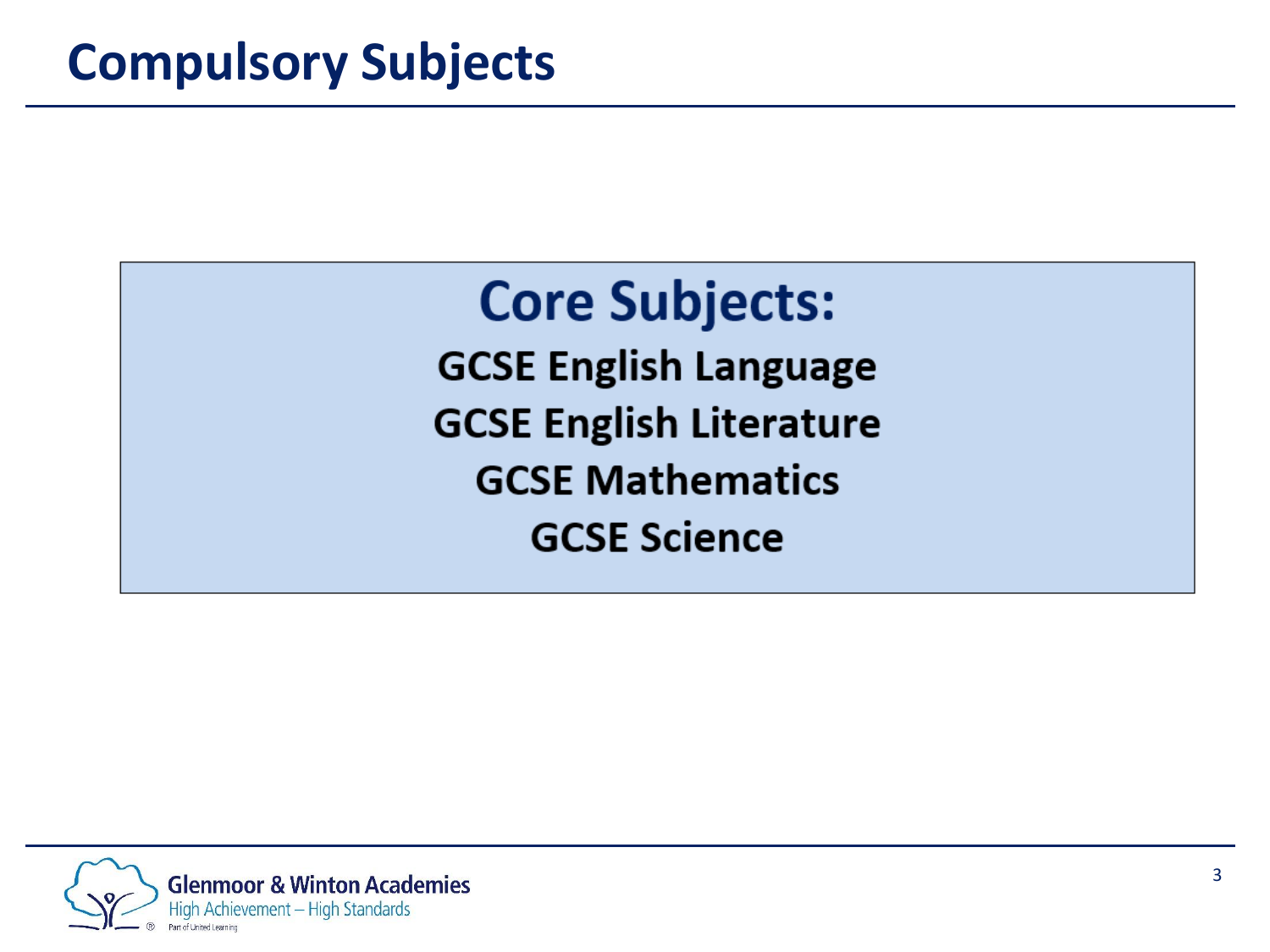**Core Subjects: GCSE English Language GCSE English Literature GCSE Mathematics GCSE Science** 

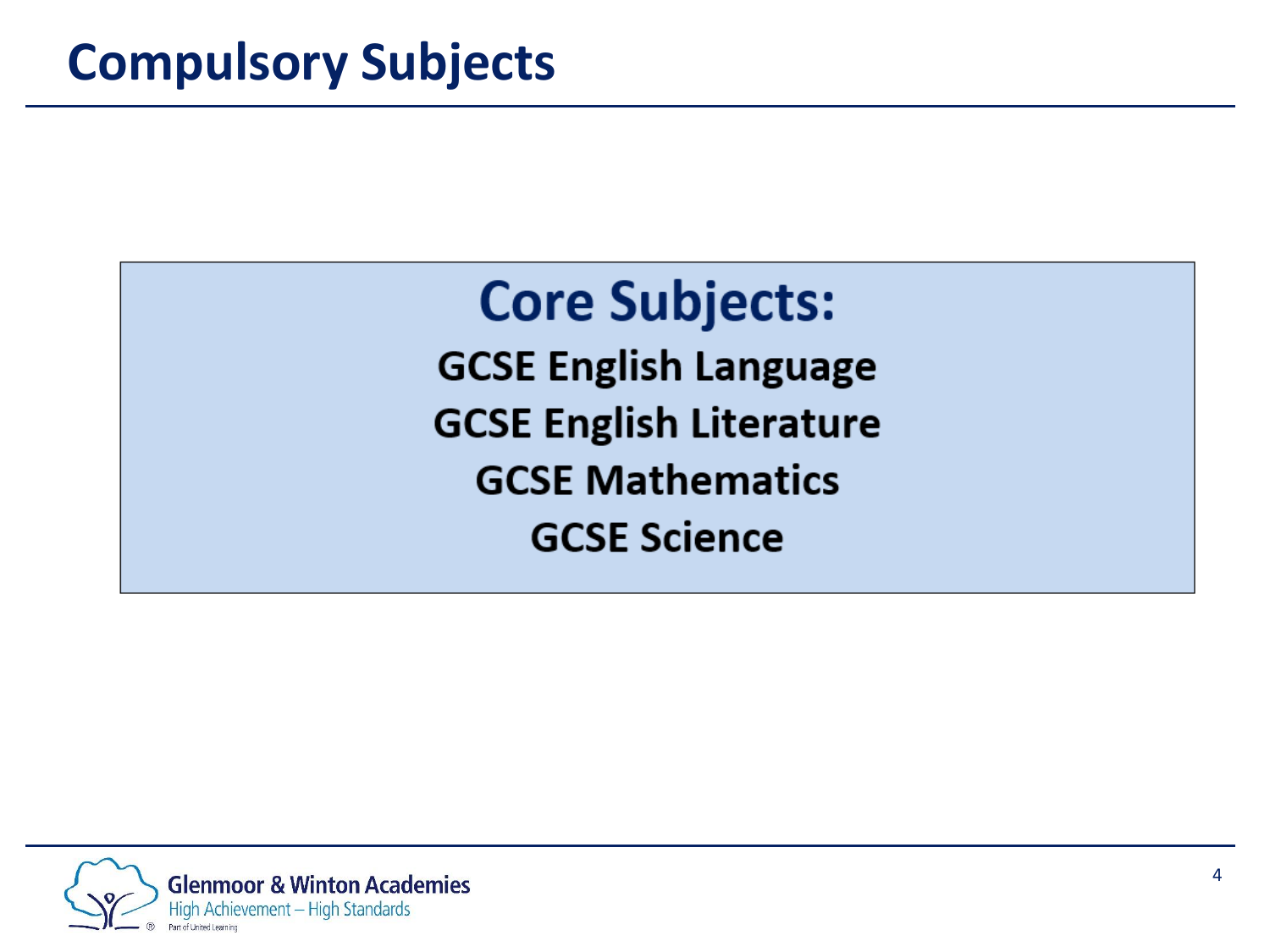**GCSE French or Spanish GCSE Ethics, Religion and Philosophy** 

**Level 2 Performing Arts Level 2 Enterprise and Marketing Level 2 Hospitality and Catering BTEC First Award in Sport BTEC Travel and Tourism** 

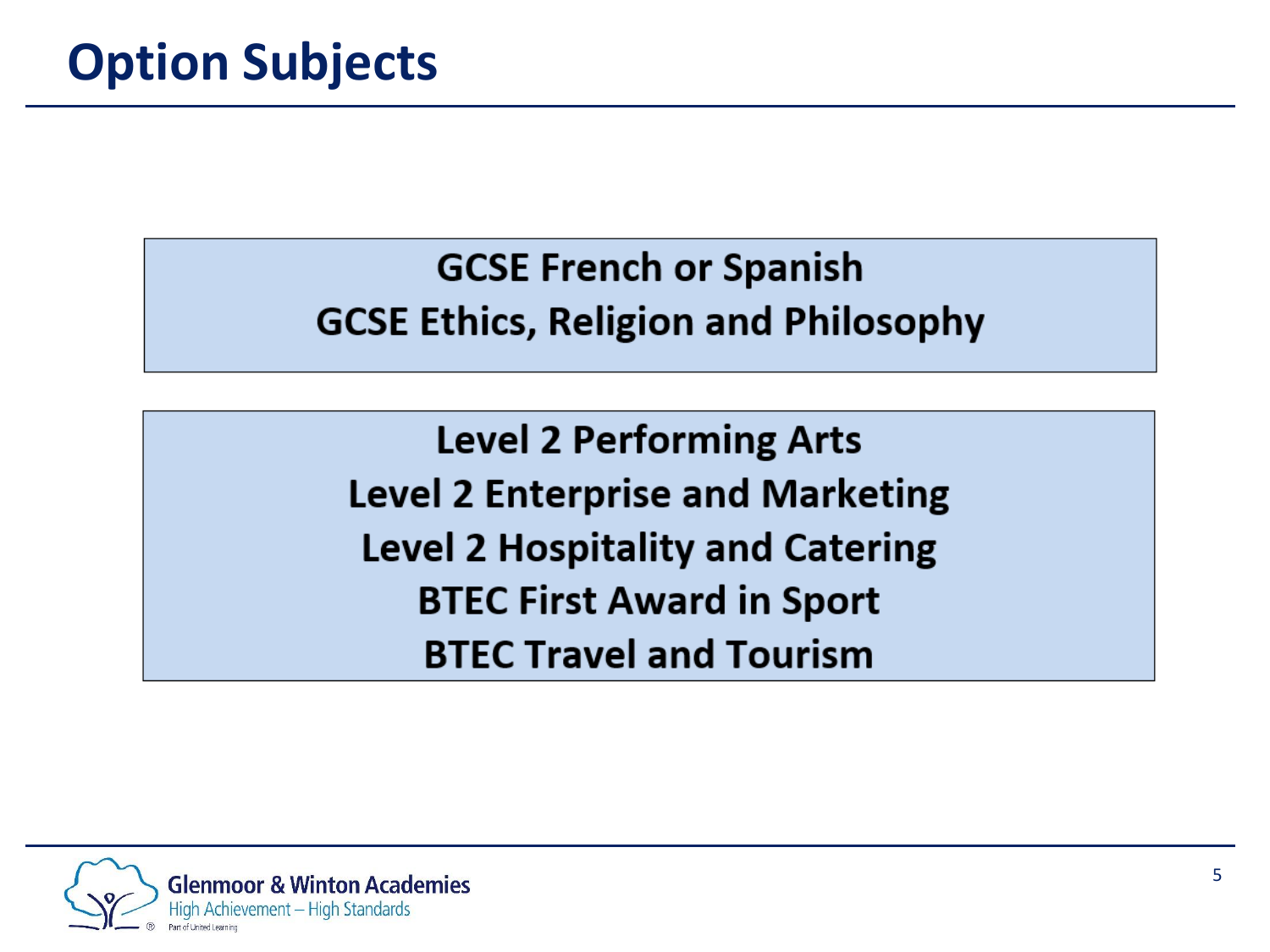#### **Ebacc pathway – what is it?**



- Academic combination of subject
- Categorises students as having chosen a 'more robust / challenging' route through their GCSEs
- This can help them access places at top colleges and universities, and will definitely help if the course is oversubscribed and competitive

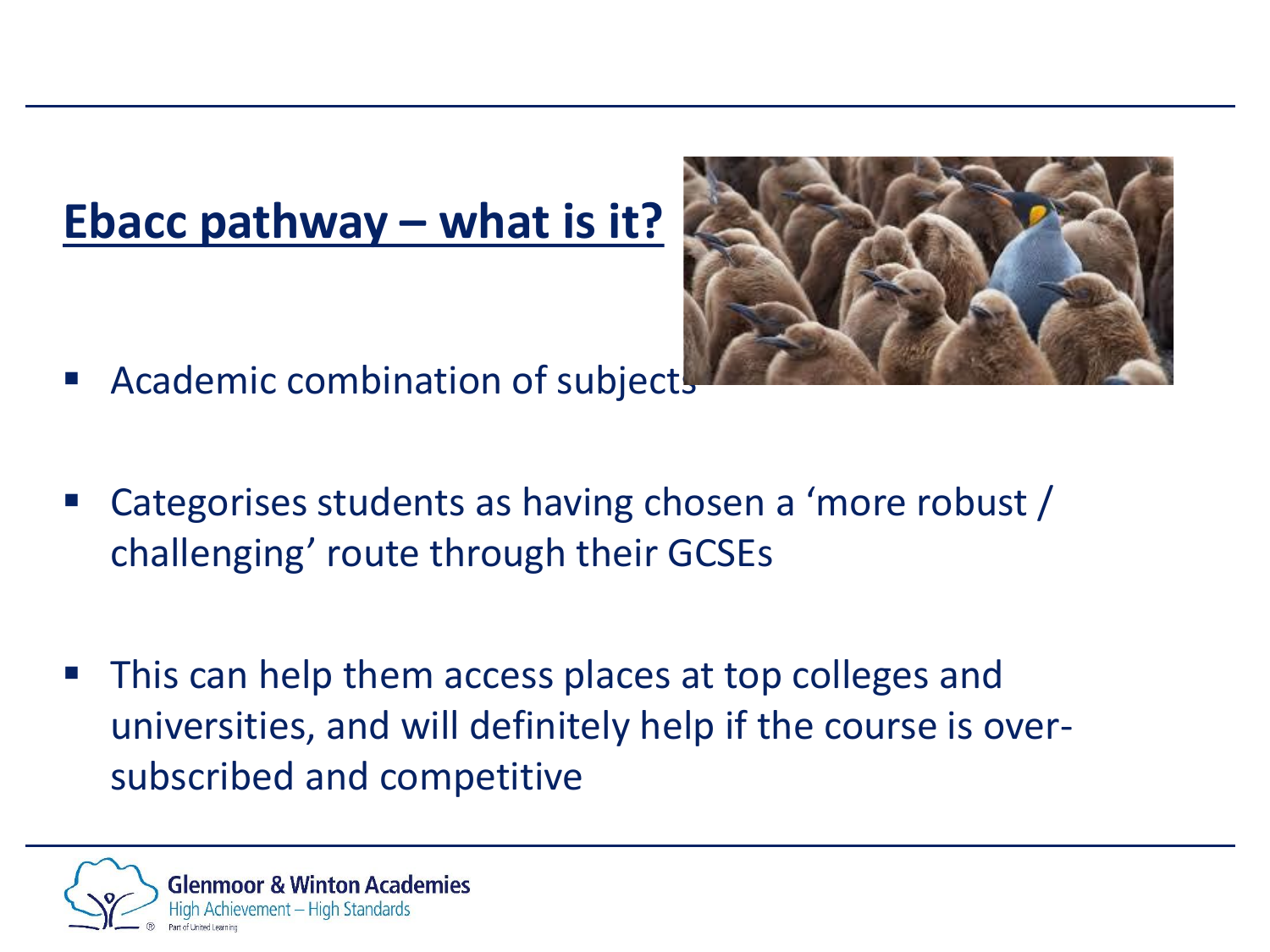#### **Why study a language?**

Common barriers to wanting to choose a language

1) "It's too hard"

- 2) "I'm no good at languages"
- 3) "It's not relevant to what I want to do in the future"
- 4) "Everyone speaks English anyway"



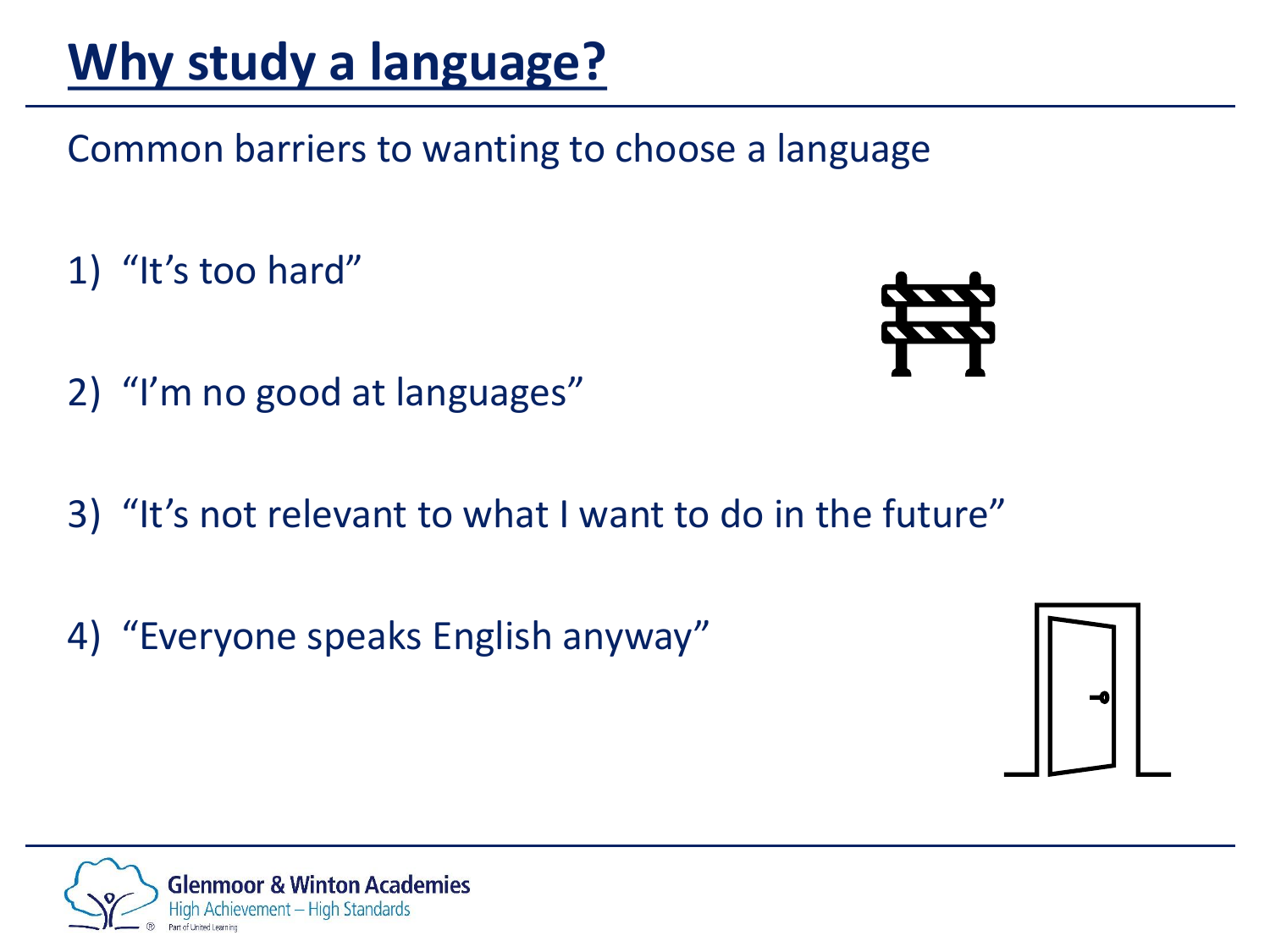

- **Resilience**
- Good habits
- Ask for help!



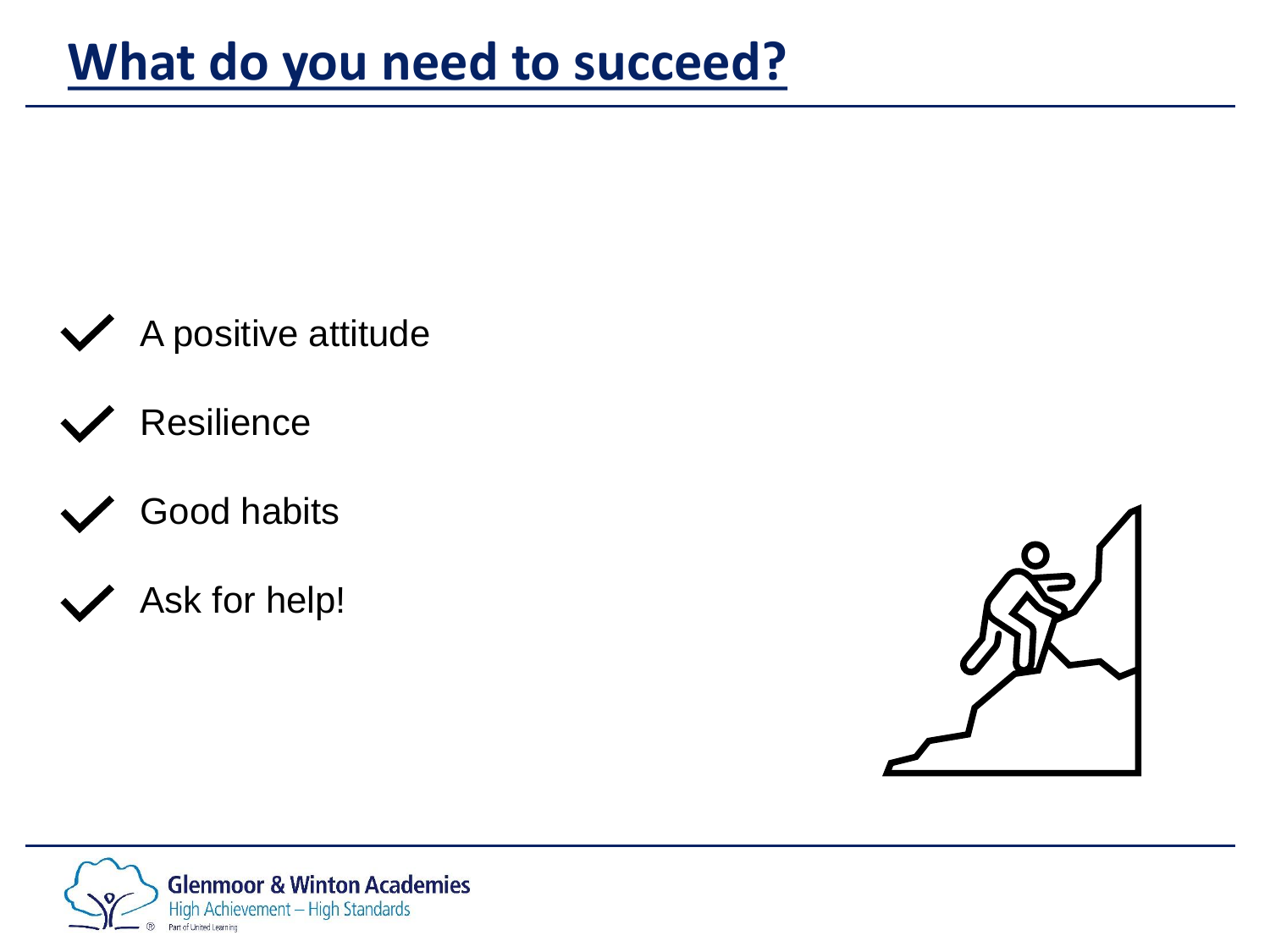#### **Option Subjects**

**GCSE History GCSE Geography GCSE Music GCSE Drama GCSE Dance GCSE Physical Education GCSE Fine Art GCSE Photography GCSE Graphic Communication GCSE Statistics GCSE Textiles GCSE Computer Science GCSE Business Studies** 

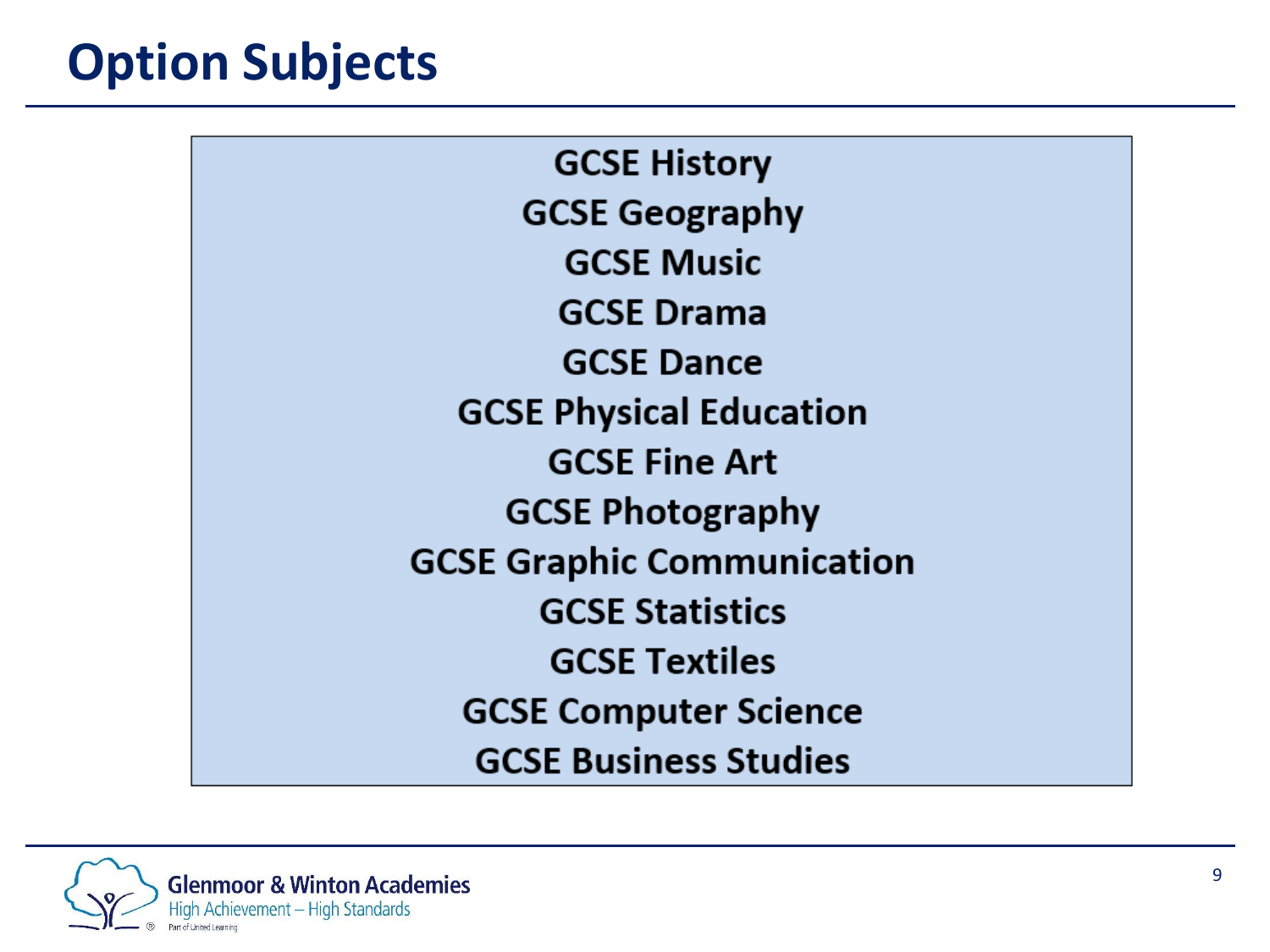#### **In your options booklet you will find…**

- A letter from myself introducing the options process
- An overview of the process and the key dates
- An outline of the different subjects on offer
- 3 different pathways are being offered at the academy and we have used academic results, attitude to learning, attendance and staff's professional opinions when placing each student onto a particular pathway
- We would strongly encourage you to watch all presentations to explore all the KS4 courses on offer

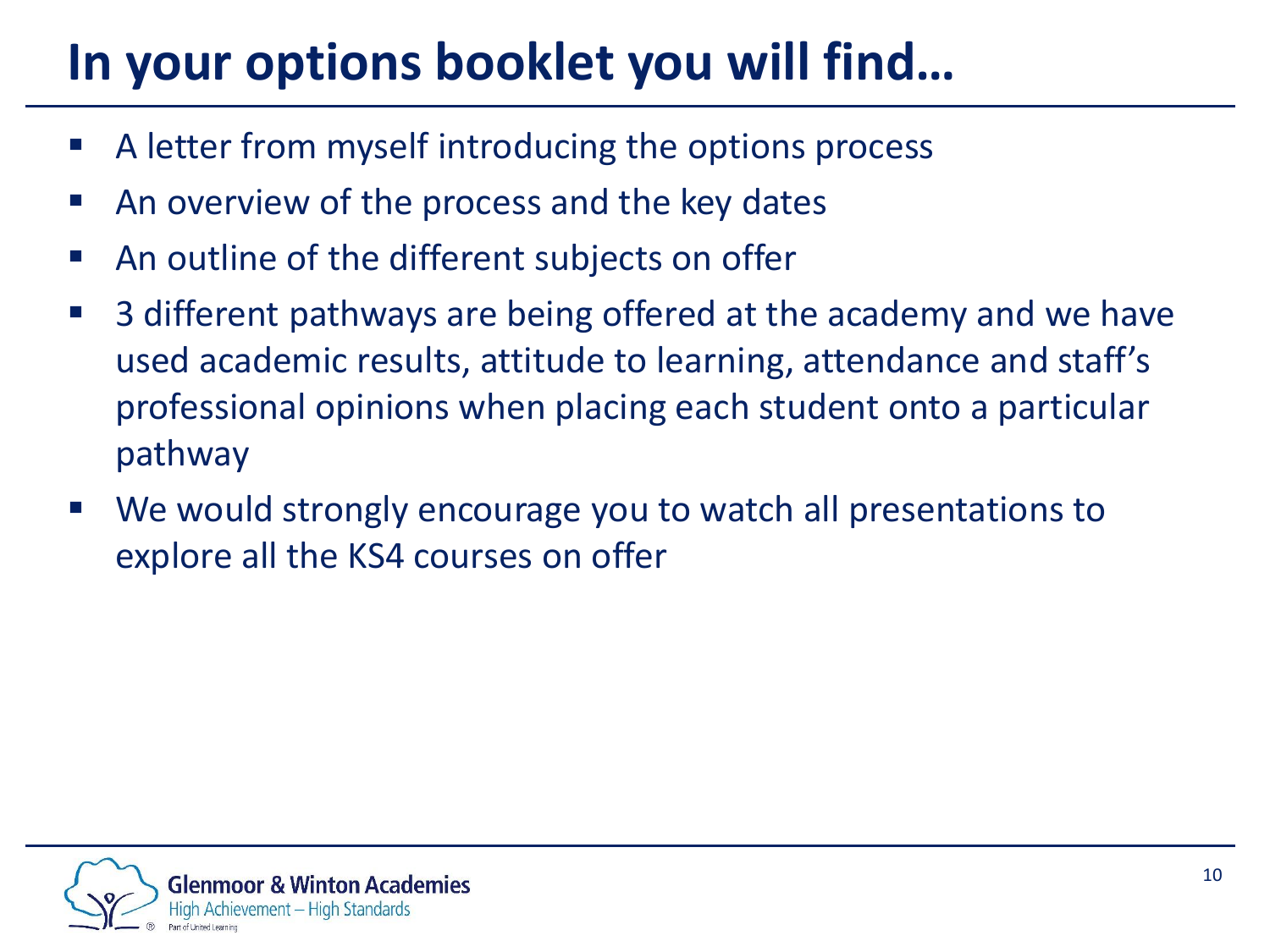#### **The Dos and Don'ts of Options**

DO:

- Consider subjects you enjoy
- Consider subjects that you are good at
- Consider subjects that you find particularly interesting
- Consider subjects that are relevant to your chosen career path

#### DON'T:

- Choose a subject because your friends have chosen it
- **EX Choose a subject because you like the teacher**

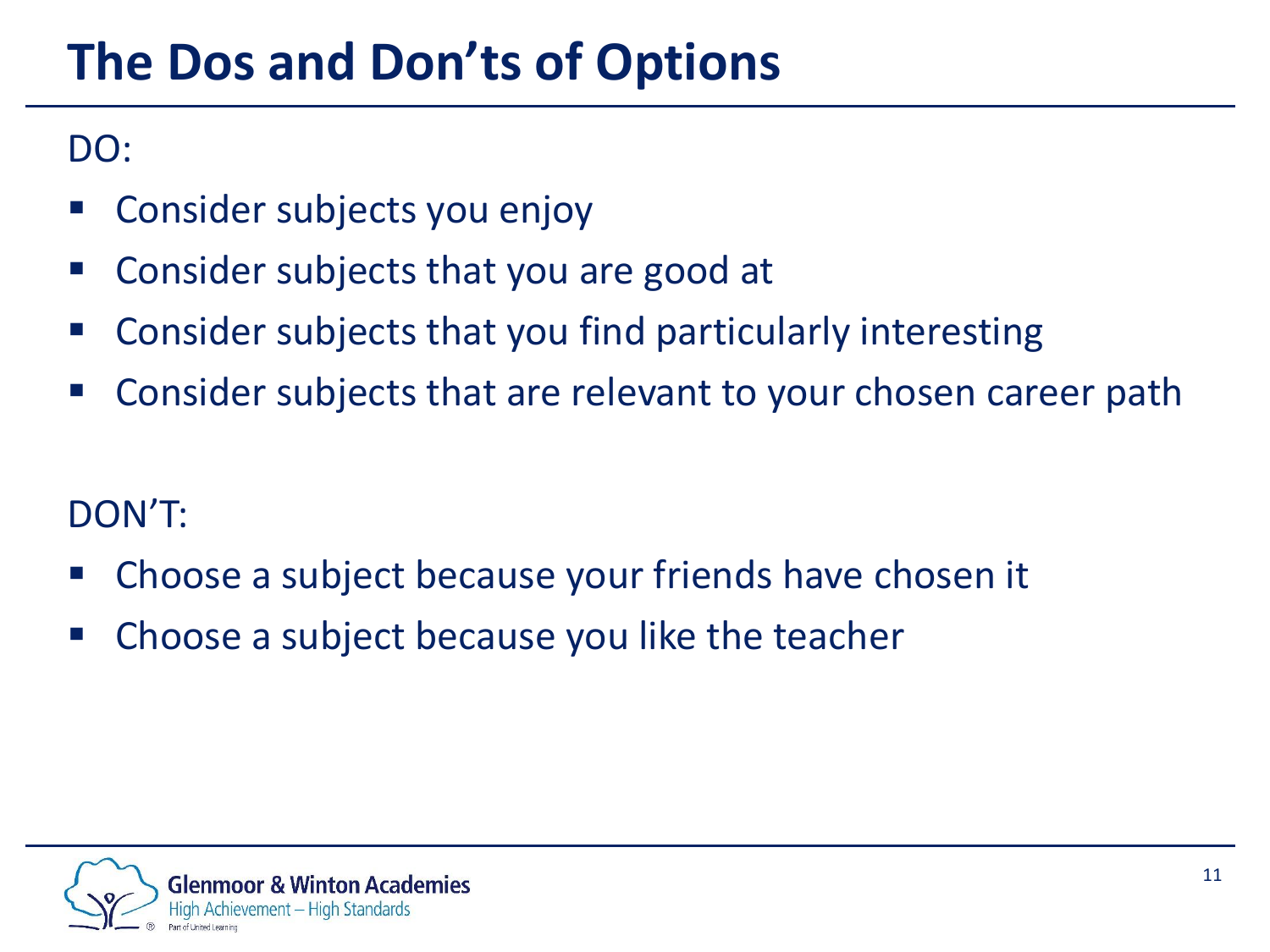### **Options Form**

- On Monday 21<sup>st</sup> March, you will receive via email a link to a Microsoft form where you can submit your choices. You have until Thursday 31<sup>st</sup> March to submit.
- The last page of the option booklet is a planning form which gives you the opportunity to consider each decision before submitting online.
- You will be asked to supply a back–up subject but every effort will be made to give students their first choice subjects

Please seek help and advice from

- Your options booklet
- Your subject staff
- Other staff
- Your parents or carers

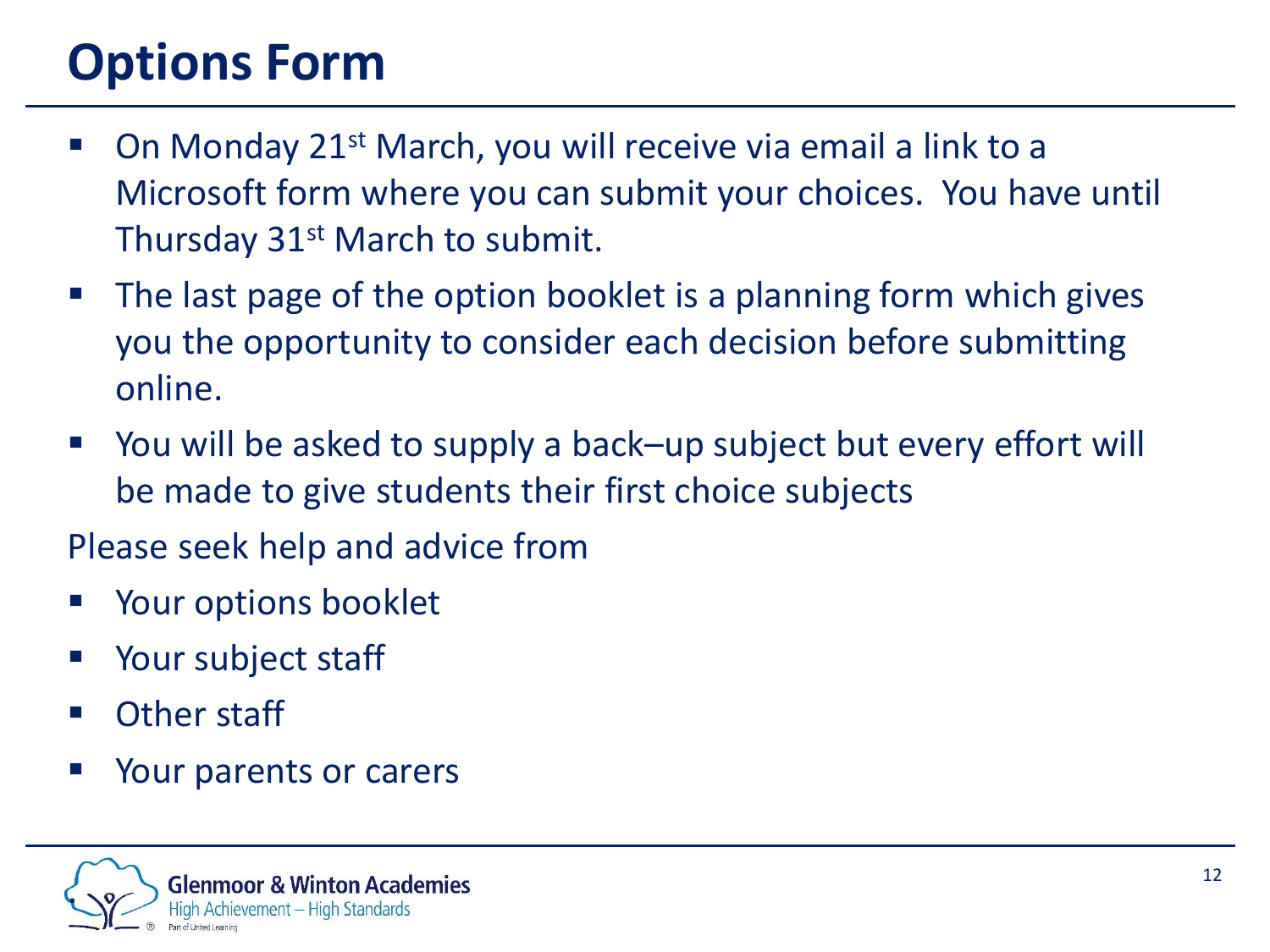### **Options Form**

- On Monday 21<sup>st</sup> March, you will receive via email a link to a Microsoft form where you can submit your choices. You have until Thursday 31<sup>st</sup> March to submit.
- The last page of the option booklet is a planning form which gives you the opportunity to consider each decision before submitting online.
- You will be asked to supply a back–up subject but every effort will be made to give students their first choice subjects

Please seek help and advice from

- Your options booklet
- Your subject staff
- Other staff
- Your parents or carers

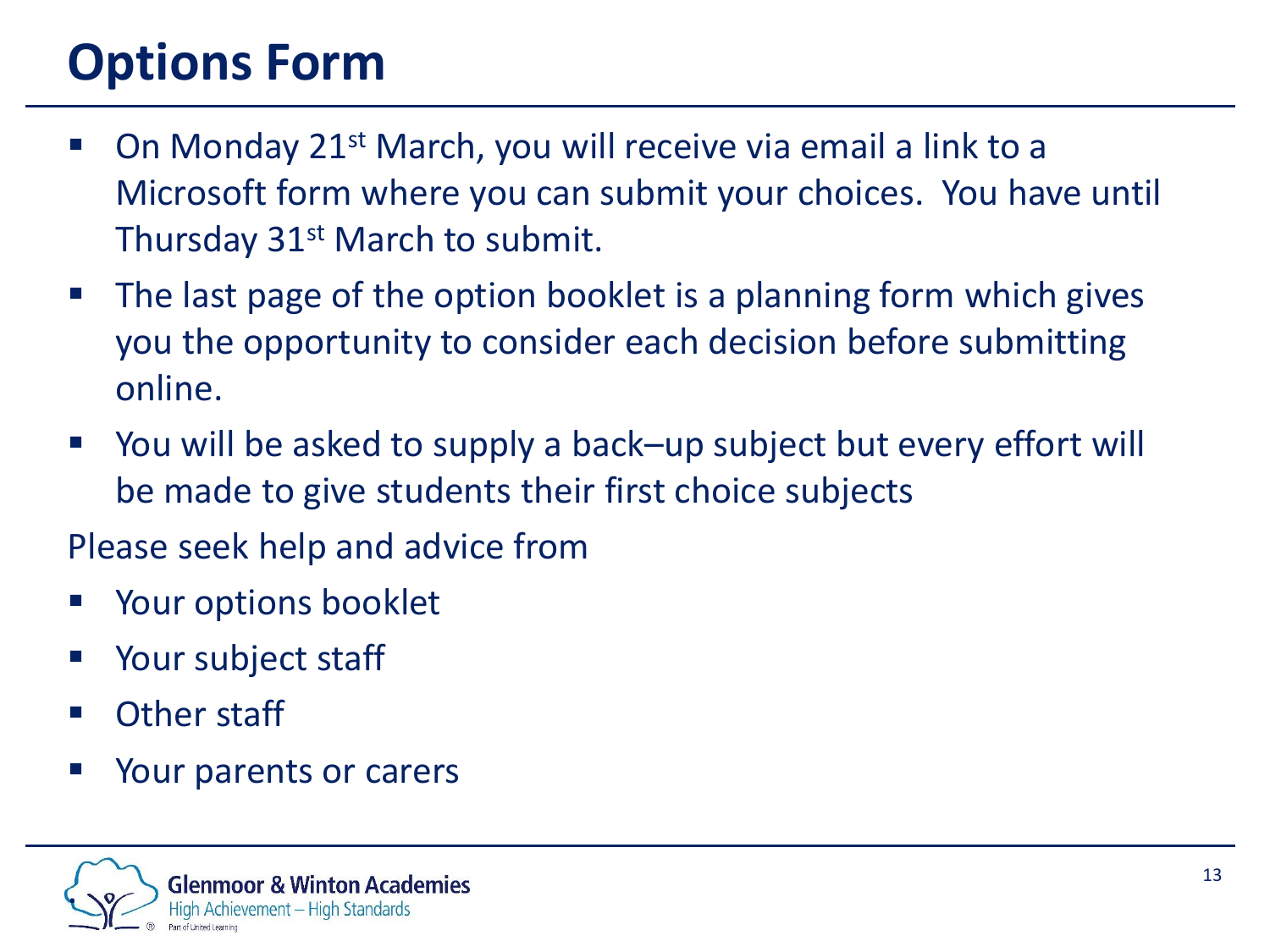#### **Contact**

D Paterson – Vice Principal in charge of options [dpaterson@glenmoorandwinton.org.uk](mailto:dpaterson@glenmoorandwinton.org.uk)

S Birt – Assistant Principal overseeing year 9 and year 10 [sbirt@glenmoorandwinton.org.uk](mailto:sbirt@glenmoorandwinton.org.uk)

N Graham – Transition lead [ngraham@glenmoorandwinton.org.uk](mailto:gdarwin@glenmoorandwinton.org.uk)

P Ballyntyne – Careers advisor [pballyntyne@glenmoorandwinton.org.uk](mailto:pballyntyne@glenmoorandwinton.org.uk)

All other staff are contactable by email and welcome any parent/carer communication